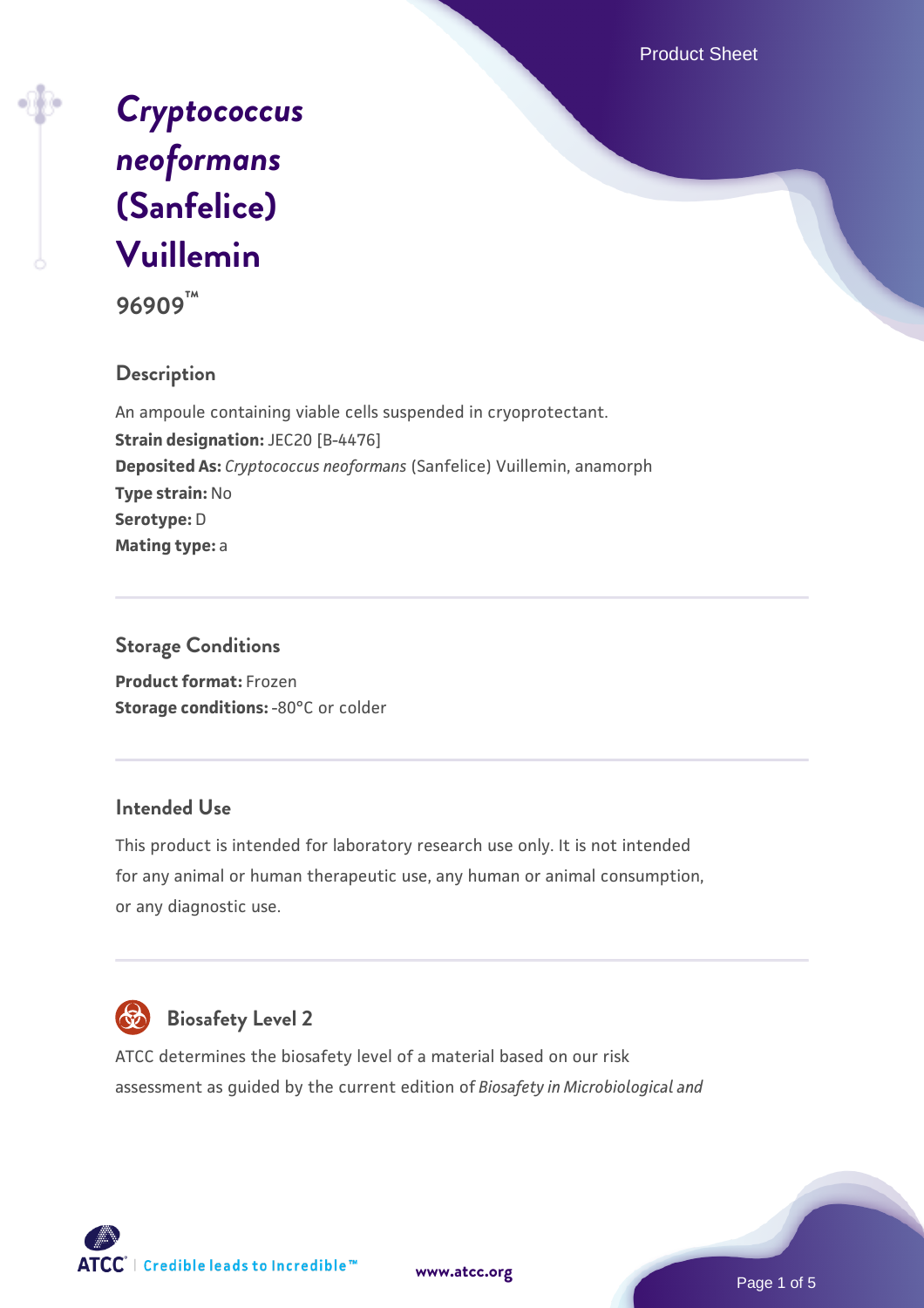# **[Cryptococcus neoformans](https://www.atcc.org/products/96909) [\(Sanfelice\) Vuillemin](https://www.atcc.org/products/96909)** Product Sheet **96909**

*Biomedical Laboratories (BMBL)*, U.S. Department of Health and Human Services. It is your responsibility to understand the hazards associated with the material per your organization's policies and procedures as well as any other applicable regulations as enforced by your local or national agencies.

ATCC highly recommends that appropriate personal protective equipment is always used when handling vials. For cultures that require storage in liquid nitrogen, it is important to note that some vials may leak when submersed in liquid nitrogen and will slowly fill with liquid nitrogen. Upon thawing, the conversion of the liquid nitrogen back to its gas phase may result in the vial exploding or blowing off its cap with dangerous force creating flying debris. Unless necessary, ATCC recommends that these cultures be stored in the vapor phase of liquid nitrogen rather than submersed in liquid nitrogen.

# **Certificate of Analysis**

For batch-specific test results, refer to the applicable certificate of analysis that can be found at www.atcc.org.

# **Growth Conditions Medium:**  [ATCC Medium 1245: YEPD](https://www.atcc.org/-/media/product-assets/documents/microbial-media-formulations/1/2/4/5/atcc-medium-1245.pdf?rev=705ca55d1b6f490a808a965d5c072196) **Temperature:** 25°C

### **Handling Procedures**

**Frozen ampoules** packed in dry ice should either be thawed immediately or



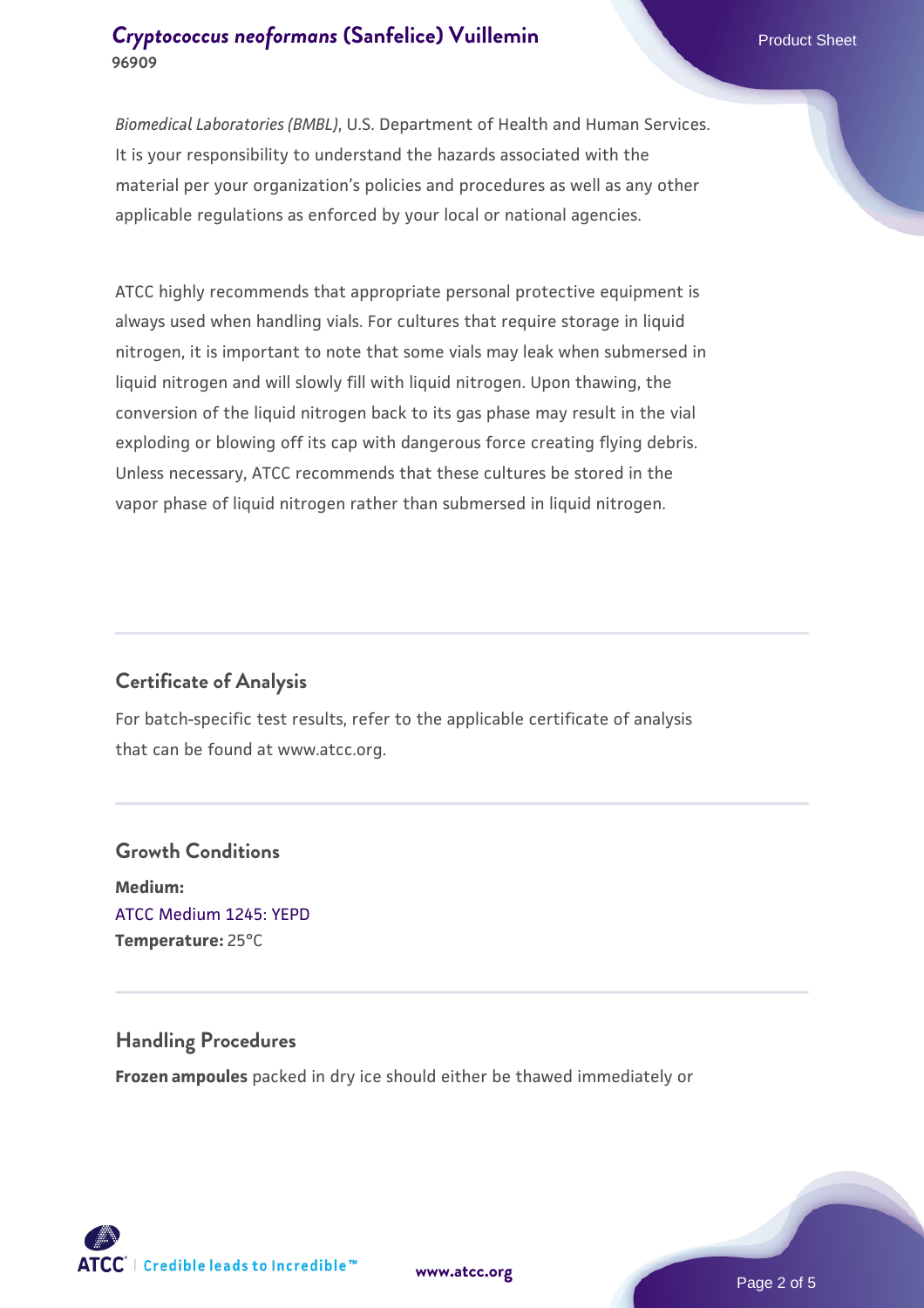# **[Cryptococcus neoformans](https://www.atcc.org/products/96909) [\(Sanfelice\) Vuillemin](https://www.atcc.org/products/96909)** Product Sheet **96909**

stored in liquid nitrogen. If liquid nitrogen storage facilities are not available, frozen ampoules may be stored at or below -70°C for approximately one week. **Do not under any circumstance store frozen ampoules at refrigerator freezer temperatures (generally -20°C)**. Storage of frozen material at this temperature will result in the death of the culture.

- 1. To thaw a frozen ampoule, place in a **25°C to 30°C** water bath, until just thawed **(approximately 5 minutes)**. Immerse the ampoule just sufficient to cover the frozen material. Do not agitate the ampoule.
- 2. Immediately after thawing, wipe down ampoule with 70% ethanol and aseptically transfer at least 50 µL (or 2-3 agar cubes) of the content onto a plate or broth with medium recommended.
- 3. Incubate the inoculum/strain at the temperature and conditions recommended.
- 4. Inspect for growth of the inoculum/strain regularly for up to 4 weeks. The time necessary for significant growth will vary from strain to strain.

# **Material Citation**

If use of this material results in a scientific publication, please cite the material in the following manner: *Cryptococcus neoformans* (Sanfelice) Vuillemin (ATCC 96909)

# **References**

References and other information relating to this material are available at www.atcc.org.

# **Warranty**

The product is provided 'AS IS' and the viability of ATCC® products is warranted for 30 days from the date of shipment, provided that the customer has stored and handled the product according to the information

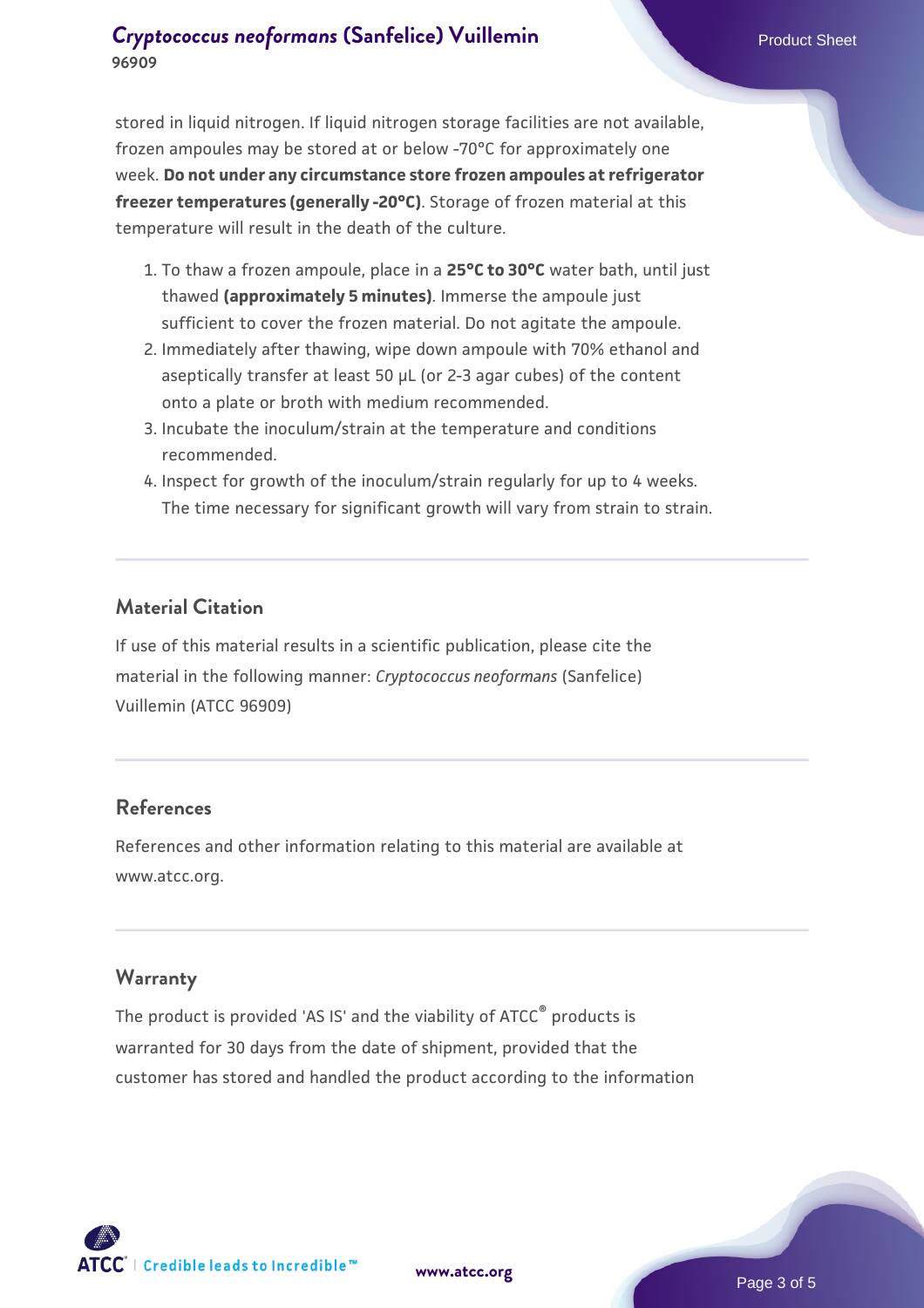# **[Cryptococcus neoformans](https://www.atcc.org/products/96909) [\(Sanfelice\) Vuillemin](https://www.atcc.org/products/96909)** Product Sheet **96909**

included on the product information sheet, website, and Certificate of Analysis. For living cultures, ATCC lists the media formulation and reagents that have been found to be effective for the product. While other unspecified media and reagents may also produce satisfactory results, a change in the ATCC and/or depositor-recommended protocols may affect the recovery, growth, and/or function of the product. If an alternative medium formulation or reagent is used, the ATCC warranty for viability is no longer valid. Except as expressly set forth herein, no other warranties of any kind are provided, express or implied, including, but not limited to, any implied warranties of merchantability, fitness for a particular purpose, manufacture according to cGMP standards, typicality, safety, accuracy, and/or noninfringement.

#### **Disclaimers**

This product is intended for laboratory research use only. It is not intended for any animal or human therapeutic use, any human or animal consumption, or any diagnostic use. Any proposed commercial use is prohibited without a license from ATCC.

While ATCC uses reasonable efforts to include accurate and up-to-date information on this product sheet, ATCC makes no warranties or representations as to its accuracy. Citations from scientific literature and patents are provided for informational purposes only. ATCC does not warrant that such information has been confirmed to be accurate or complete and the customer bears the sole responsibility of confirming the accuracy and completeness of any such information.

This product is sent on the condition that the customer is responsible for and assumes all risk and responsibility in connection with the receipt, handling, storage, disposal, and use of the ATCC product including without limitation taking all appropriate safety and handling precautions to minimize health or environmental risk. As a condition of receiving the material, the customer agrees that any activity undertaken with the ATCC product and any progeny or modifications will be conducted in compliance with all applicable laws,



**[www.atcc.org](http://www.atcc.org)**

Page 4 of 5